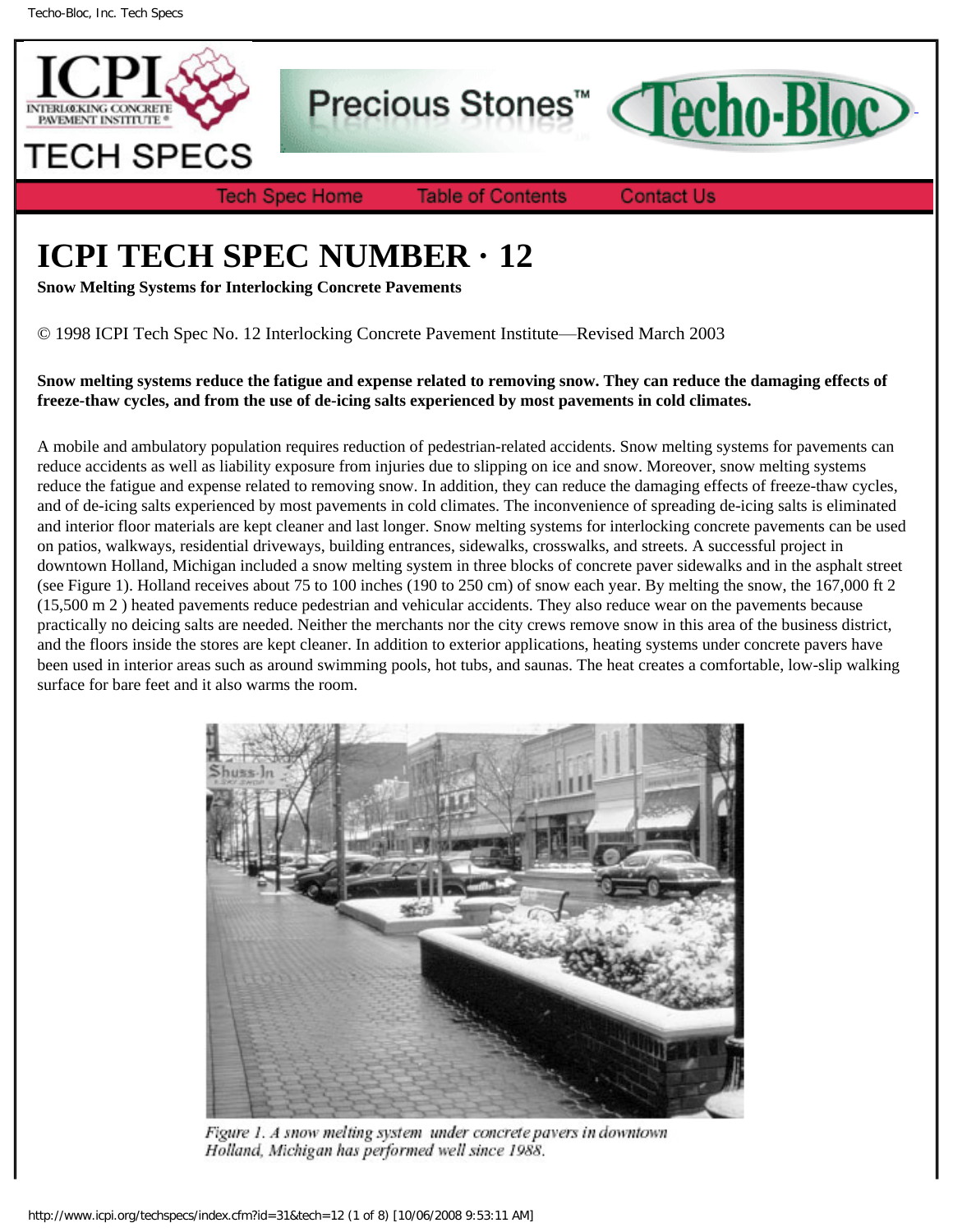

Figure 2. Typical components of a snow melting system for interlocking concrete pavements.

## **Types of Systems**

Two kinds of systems are used to convey heat to the pavement surface: electric or liquid. Electric systems use wires to radiate heat. Generally, electric systems have a lower initial cost, but a substantial operating cost. They involve a series of control switches, thermostats, and snow-sensing apparatus. One electric system consists of heat tapes (flat wires) that automatically stop heating when sufficient energy is released. When they cool, the wires automatically allow more heat through them. Liquid systems (also known as hydronic systems) use a mix of hot water and ethylene or propylene glycol mix in flexible pipes. They have a higher initial cost but a lower operating cost. Hot water systems consist of flexible pipes, pipe manifolds, pumps, switches, a water heater, thermostats, and snow sensors. They typically rely on a boiler that is also used to heat a building. Figure 2 illustrates the typical components of an interlocking concrete pavement with a snow melting system. Snow melting systems generally do not completely dry the pavement surface. Rather, they melt the snow to water which drains away. Completely evaporating the water on the pavement surface is not economically practical since it requires more energy than for melting snow to water. Occasionally, snowfall or drifting may exceed the heat output of the snow melting system. While some snow remains, it will be easier to remove due to the warm pavement surface. Snow melting systems can be part of new construction or added later. For driveways, pipes or wires can be placed in the wheel tracks to reduce installation costs. However, the remaining snow may require removal if it blocks the movement of vehicles. The performance of a snow melting system is measured in inches (cm) of snow melted per hour. Its performance is based on heat output measured in BTUs (British Thermal Units) or watts per square foot (m 2 ) of pavement. Performance depends on consideration of three overall design factors. First is the rate of snowfall. Second is the temperature of the snow influenced by the air temperature. About 90% of all snow falls between 35 ° F (2 C °) and 10 ° F (-12 ° C). On average, snow falls at about 26  $\degree$  F (-3  $\degree$  C). The lower the air temperature, the less dense the snow. For warmer, wetter, and more dense snow, more energy per area of pavement is required to melt it. Third, wind conditions greatly influence performance of a snow melting system. Strong winds remove heat from a pavement faster than calm air. Location of buildings, walls, landscaping, and fences will influence the amount of wind across a pavement, heat loss, and ultimately the design and performance of snow melting systems. Rate of snow melting will vary with the application. For example, "Melting 1 in. (25 mm) of snow per hour is usually acceptable for a residence but may be unacceptable for a sidewalk in front of a store. Hospital entrances and parking ramp inclines need to be free of snow and ice at all times"(1). Most manufacturers of liquid and electric snow melting systems also provide design guidelines and/or software to calculate the BTUs per square foot (watts/m 2 ) required to melt a range of snow storms for a given region. The guidelines work through a series of calculations that consider the snow temperature (density), ambient temperature, exposure of the pavement to wind, and unusual site conditions. They provide recommendations on the size and spacing of pipes or wires required, as well as the temperature of the fluid, its rate of flow, or the electricity required. The Radiant Panel Association (Internet: http://www.rpainfo.com) provides design guidelines for liquid snow melt systems. Controls for activating the snow melting system can include a thermostat in the bedding sand to maintain its temperature above freezing. Another kind of control is located near the pavement and activates the heating system when snow or ice falls. Sometimes a low level of heat is maintained in the pipes or wires and is increased by the sensor when snow falls.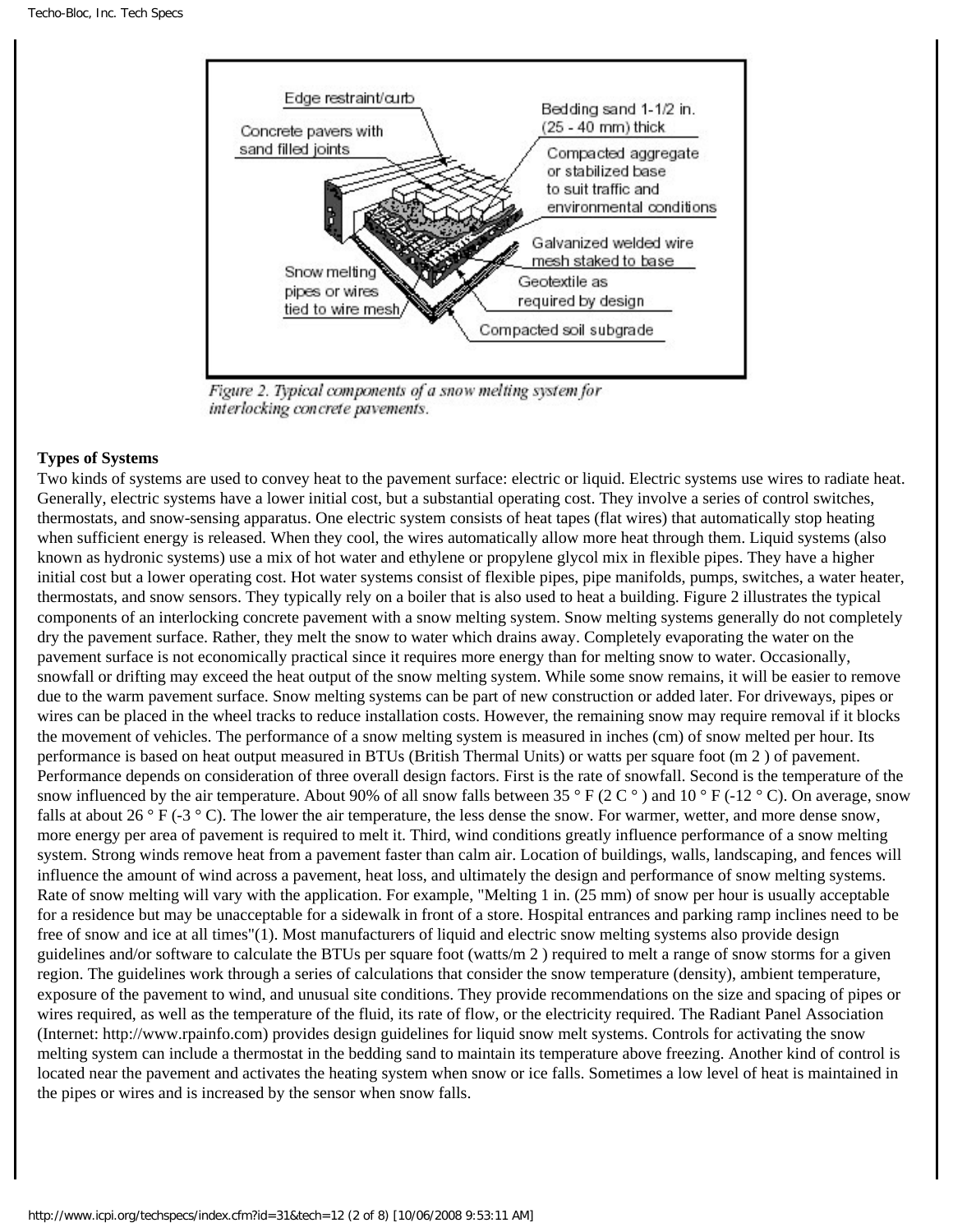|  | Table 1. Gradation for Crushed |  |
|--|--------------------------------|--|
|  | Stone Aggregate Base           |  |

| <b>ASTM D 2490</b>         |                        |  |  |  |
|----------------------------|------------------------|--|--|--|
| Sieve Size                 | <b>Percent Passing</b> |  |  |  |
| 2 in. (50 mm)              | 100                    |  |  |  |
| 1 in. $(377.5 \text{ mm})$ | $95 \text{ to } 100$   |  |  |  |
| 3/4 in. (19.0 mm)          | 70 to 92               |  |  |  |
| 3/8 in. (9.5 mm)           | 50 to 70               |  |  |  |
| No. 4 (4.75 mm)            | $35$ to $55$           |  |  |  |
| No. 30 (0.600 mm)          | $12 \text{ to } 25$    |  |  |  |
| No. 200 (0.075 mm)         | 0 <sub>to</sub> 8      |  |  |  |

#### **Construction Guidelines**

Snow melting systems with concrete pavers can be built with three types of bases: concrete, asphalt, or crushed stone aggregate. Concrete and asphalt bases are recommended for roads and crosswalks. While these bases may be used for driveways and pedestrian applications, a crushed stone aggregate base may be more cost-effective.



Figure 3. Cross sections of a typical heated interlocking concrete pavement for pedestrian and driveway applications.

## **Aggregate bases for pedestrian and driveway applications**

**Subgrade Preparation-**-ICPI Tech Spec 2*-Con struction of Interlocking Concrete Pavements* should be reviewed with this technical bulletin, as it offers guidelines for subgrade preparation, base materials, and installation of bedding sand and concrete pavers. Preparation and monitored compaction of the soil subgrade and the aggregate base are essential to longterm performance. The soil subgrade and base aggregate should be compacted to a minimum of 98% standard Proctor density, per ASTM D 698 (2). Geotextile is recommended over compacted clay soils and silty soils. The geotextile separates the aggregate from the soil, keeping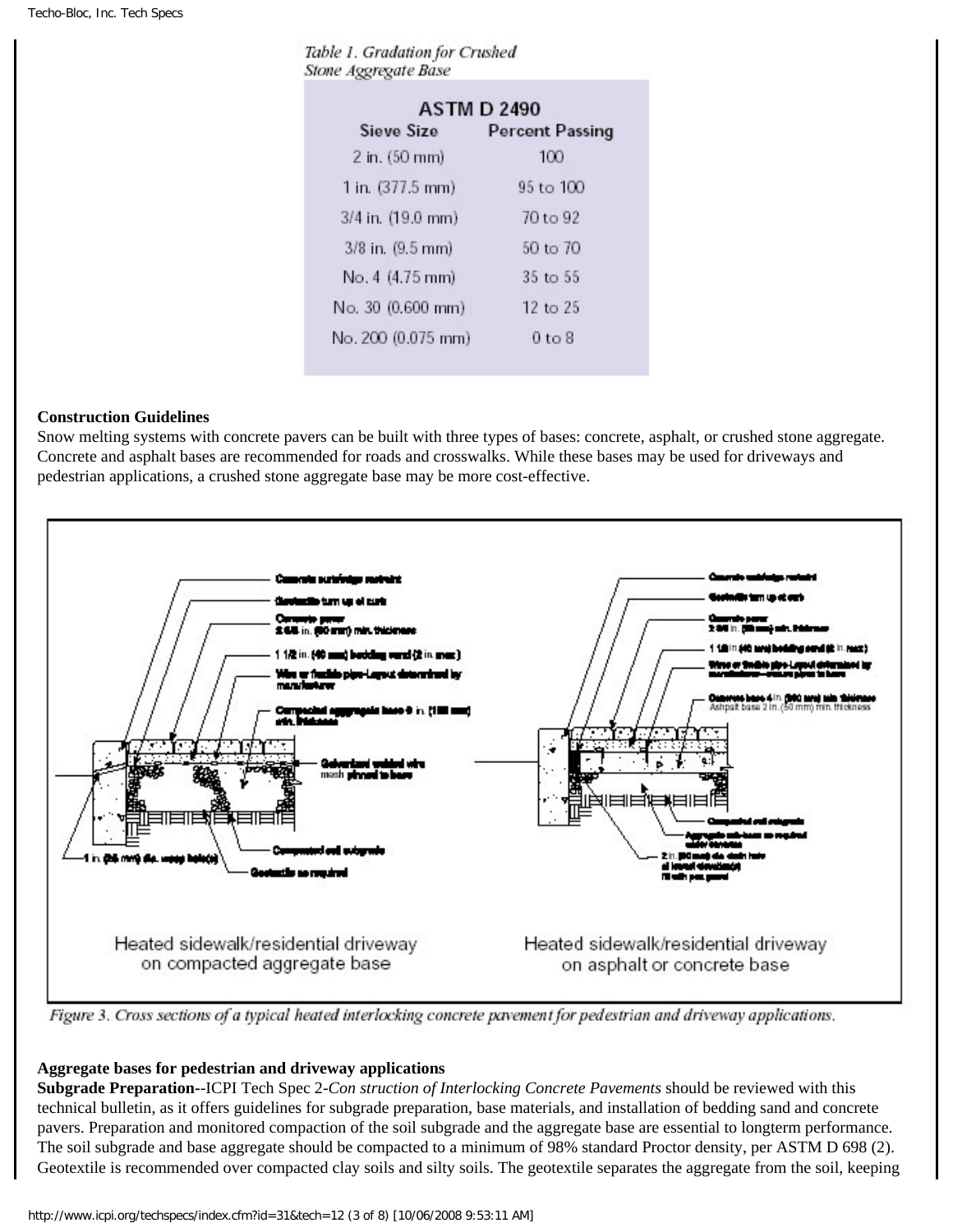the base consolidated through long-term changes in moisture and temperature, as well as freezing and thawing. Drain pipes may be required in slow draining soils, especially under vehicular applications.



Figure 4. The heating system is tied to a wire mesh anchored into the compacted aggregate base.

**Base materials and preparation-**-Recommended gradations for aggregate base materials are those typically used under asphalt pavements that meet standards published by the local, state, or provincial departments of transportation. If no standards exist, the gradation shown per ASTM D 2490, *Standard Specification for Graded Aggregate Material for Bases or Subbases for Highways or Airports* in Table 1 is recommended (3). The minimum thickness of the base should be at least 6 in. (150 mm) for pedestrian areas and 10 in. (250 mm) for driveways. Thicker bases, or those stabilized with cement or asphalt, may be required in areas of weak soils subgrades (California Bearing Ratio < 4), in low-lying areas where the soil drains slowly, or in areas of extreme cold and frost penetration. The minimum surface tolerance of the compacted base should be  $\pm$  3/8 in. over a 10 ft ( $\pm$  10 mm over a 3 m) straightedge. Density and surface tolerances should be checked before proceeding with installation of the snow melting wires or pipes. Prior to placing the wires or pipes, a galvanized wire mesh is placed over the surface of the base. The wire mesh is secured to the base with stakes. The wires or pipes are tied with plastic ties to the wire mesh. Figure 3 illustrates a typical assembly for a pedestrian or driveway application. Figure 4 shows a heating system for a residential driveway tied to the wire mesh. In some instances, rigid foam insulation may be required over the base. The insulation is placed under the bedding sand with wires or pipes in pedestrian applications only. Insulation may be required on heated pavements over a high water table, when the heating system is operated manually, or when the perimeter of the heated area is large in relation to the total area, as with a long sidewalk. The manufacturer of the heating system should be consulted for specific guidance on insulation thickness, as well as when and where to use it. Some contractors install the wires or pipe into the top of the base without wire mesh. This is accomplished by installing the pipes or wires in the last inch (25 mm) or so of compacted base surface. Base material is added and compacted to bring the level of the base to it final grade. The pipe or wire is exposed and flush with the compacted surface of the base. The absence of wire mesh will facilitate screeding of the bedding sand.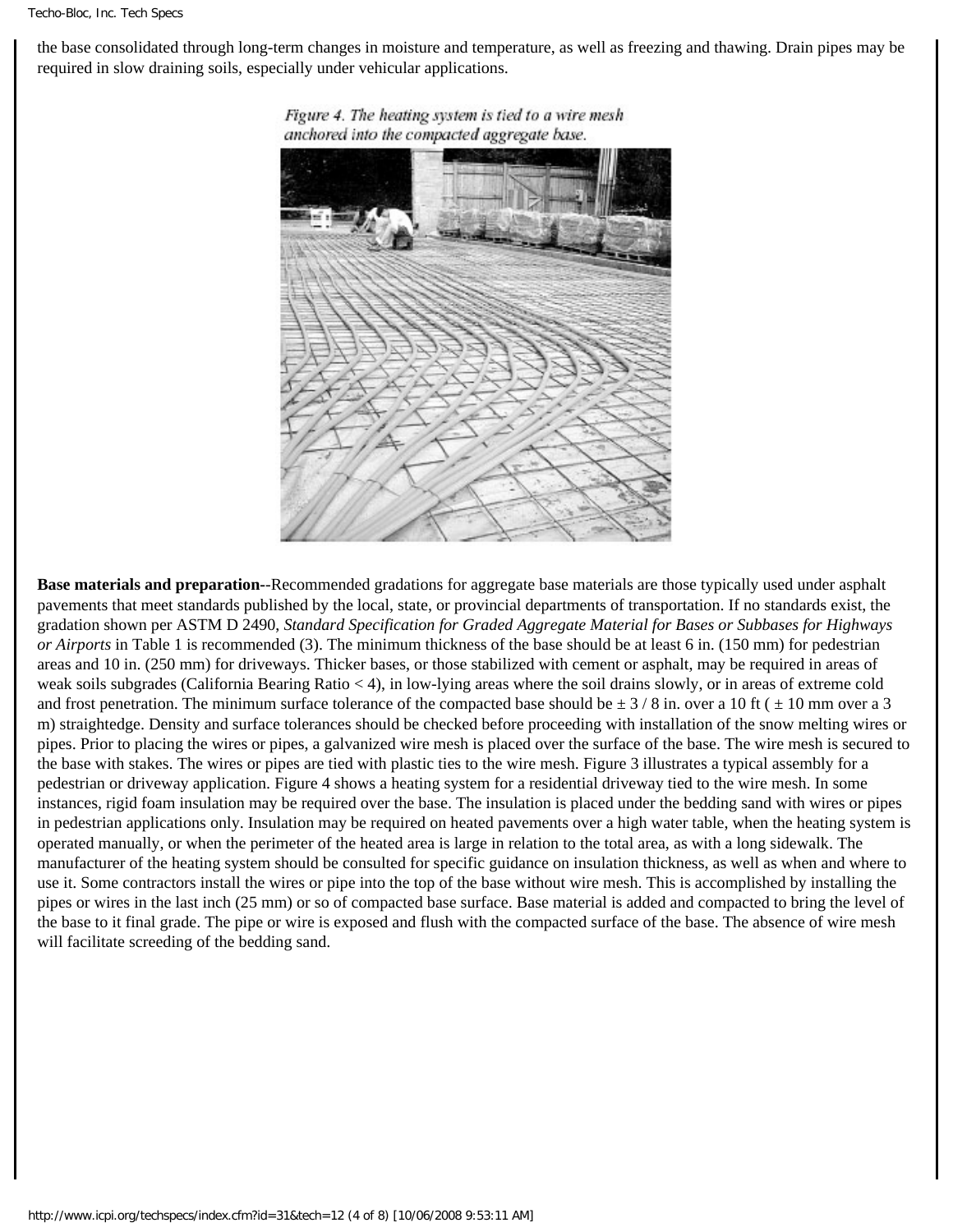

Figure 5. A typical cross section of a heated interlocking concrete pavement for crosswalks and roads subject to vehicluar traffic.

Figure 6. Experienced electrical and plumbing contractors should install snow melting systems.







#### **Asphalt and concrete bases for vehicular applications**

For areas subject to constant vehicular traffic such as crosswalks or roads, wires or pipes should be placed in a concrete slab or in asphalt (rather than on top of these materials). This will protect the pipes or wires from damage due to wheel loads. Bedding sand and pavers are placed over them. Figure 5 illustrates a typical construction assembly. Asphalt or concrete pavement materials and thicknesses should be designed to local standards. The manufacturer of the snow melting system can provide additional guidance on the location and detailing of wires or pipes in asphalt or concrete. Generally, they are placed within the asphalt pavement or in the concrete slab with a minimum 2 in. (50 mm) clearance from the top and bottom. Asphalt has a lower heat transfer rate than concrete so asphalt may require more costly, closer spacing of the pipes or wires. When using an asphalt or concrete base, drainage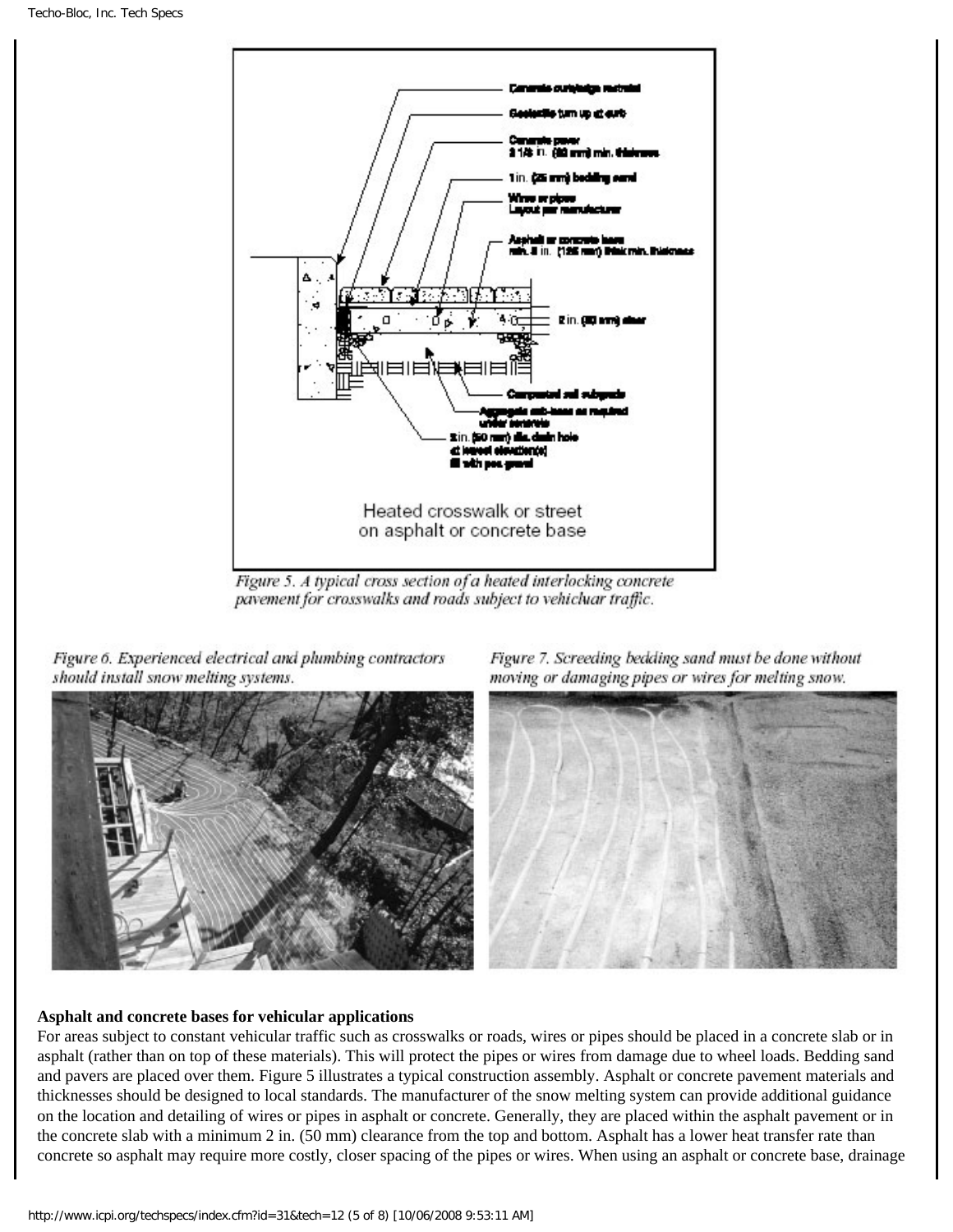of excess water in the bedding sand is recommended. Drainage can be achieved by weep holes through the pavement and base at the lowest points. These holes should be 2 in. (50 mm) in diameter and covered with geotextile to prevent loss of bedding sand into them.

| ASTM C 33<br>or   |                            |                 | CSA A23.1-94               |  |
|-------------------|----------------------------|-----------------|----------------------------|--|
|                   | Sieve Size Percent Passing |                 | Sieve Size Percent Passing |  |
| $9.5 \text{ mm}$  | 100                        | $10 \text{ mm}$ | 100                        |  |
| $4.75$ mm         | 95 to 100                  | $5 \text{ mm}$  | $95$ to $100$              |  |
| $2.36$ mm         | 85 to 100                  | $2.5$ mm        | $80$ to $100$              |  |
| $1.18 \text{ mm}$ | 50 to 85                   | $1.25$ mm       | $50 \text{ to } 90$        |  |
| $0.600$ mm        | 25 to 60                   | $0.630$ mm      | $25$ to $65$               |  |
| $0.300$ mm        | $0$ to $30$                | $0.315$ mm      | $10 \text{ to } 35$        |  |
| $0.150$ mm        | $2$ to $10$                | $0.160$ mm      | $2$ to $10$                |  |
| $0.75$ mm         | $0$ to $1$                 | $0.075$ mm      | $0$ to 1                   |  |

## **Layout of the heating system**

After receiving consultation and design recommendations from the manufacturer, the installation of wiring or pipe should be done by an electrical and/or plumbing contractor experienced with installing these systems (Figure 6). The installed system should be tested *before* placing sand or pavers over it. Liquid systems should have their pipes filled and placed under pressure prior to placing asphalt or concrete over them. The wires are generally no thicker than  $3/4$  in. (19 mm). Pipes can vary in diameter from  $1/2$  in. (13 mm) to 1 in. (25 mm) depending on the area to be heated and system flow requirements. For example, one manufacturer recommends that for areas less than 5,000 ft 2 (500 m 2) a  $5/8$  in. (16 mm) inside diameter pipe can be used. For areas larger than 5,000 ft 2 (500 m 2 ) or when the area to be melted is very long and narrow such as a sidewalk, 7 / 8 in. (22 mm) inside diameter pipes are recommended.

**Bedding sand--Normally, a consistently thick layer between 1 to 1**  $\frac{1}{2}$  **in. (25 to 40 mm) is recommended under concrete pavers.** With snow melt systems, up to 2 in. (50 mm) (before compaction) of bedding sand may be required to cover and protect the wires or pipes. The gradation of the bedding sand should conform to ASTM C 33 (3) or CSA A23.1-94 (5) as shown in Table 2. Limestone screenings or stone dust should not be used as they often have material passing smaller than the No. 200 (0.075 mm) sieve. This fine material slows the drainage of the bedding sand layer. The bedding should be moist when screeded but not saturated. Screed bars (for screeding bedding sand) will need to be carefully placed so as to not disturb or damage the pipe or wires during screeding of the bedding sand. (See Figure 7.) All pavers should be compacted, their joints filled with sand and compacted again at the end of each day. If the paver installation takes more than one day, the screeded bedding sand should not extend more than a few feet (1 m) beyond the edge of the open pattern at the end of each day. If there is a chance of rain, this area should be covered with a waterproof covering to prevent the bedding sand from becoming saturated. If the bedding sand is exposed to rain, it will become saturated and will have to be replaced or left to dry for many days. Saturated bedding sand is impossible to compact effectively and often requires removal. This will be very difficult and time-consuming since the pipes or wires will slow bedding sand removal considerably.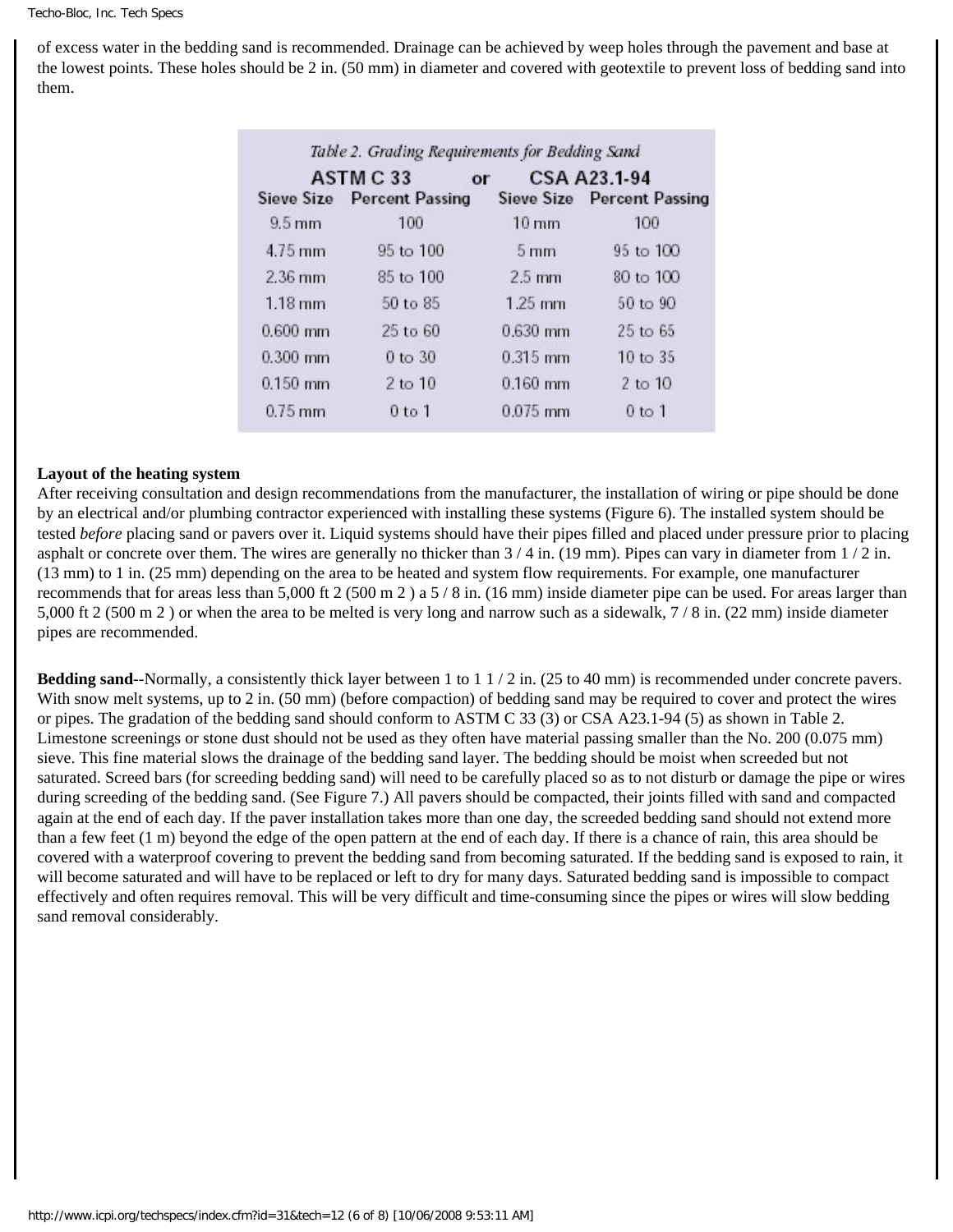Figure 8. Spreading joint sand over the installed concrete pavers.



Figure 9. Final compaction of the pavers and settling of the sand into the joints.



**Concrete pavers-**-Concrete pavers should meet the requirements for strength and durability in ASTM C 936 (6) or CSA A231.2 (7). For pedestrian and driveway applications,  $23/8$  in. (60 mm) thick pavers are recommended, and  $31/8$  in. (80 mm) thick for vehicular uses. Once the bedding sand is screeded smooth, place the pavers in the prescribed laying pattern. All pavers should be constrained by edge restraints. ICPI Tech Spec 3*Edge Restraints for Interlocking Concrete Pavements* offers guidance on the selection and application of edge restraints for all applications. The concrete pavers should be compacted into the bedding sand with a 75-100 Hz plate compactor having a minimum centrifugal compactive force of 5,000 lbf (22 kN). Bedding sand is then spread across the surface of the pavers. A finer sand may be used to fill the joints that conforms to the grading requirements of ASTM C 144 (8) or CSA A179 (9). In either case, the joint sand should be dry so that it easily enters the joints between the pavers. The concrete pavers are then compacted again and sand swept into the joints between them until they are completely full. Figures 8 and 9 show spreading the joint sand and the final compaction of the pavers. Excess sand is removed. Check with the manufacturers of snow melting systems to see if cleaners and sealers can be applied with no adverse effects. For additional guidance on the selection of cleaners and sealers, see ICPI Tech Spec 5, *Cleaning and Sealing Interlocking Concrete Pavements-A Maintenance Guide.* The minimum recommended slope of the finished pavement surface should be 2%. Water should not drain onto other pavements where it might collect and freeze.

#### **References**

- 1. *Snow Melting Calculation and Installation Guide*, Hyrdronic Institute of the Gas Appliance Manufacturers Association, Publication S-40, Radiant Panel Association, Hyrum, Utah.
- 2. *Annual Book of ASTM Standards*, ASTM D 698 Standard Test Method for Laboratory Compaction Characteristics of Soil Using Standard Effort (12,400 ftlbf/ft 3 (600 kN-m/m 3 )), Vol. 04.08, American Society for Testing and Materials, Conshohocken, Pennsylvania, 1998.
- 3. *Annual Book of ASTM Standards*, ASTM 2940 Standard Specification for Graded Aggregate Material for Bases or Subbases for Highways and Airports, Vol. 04.03, American Society for Testing and Materials, Conshohocken, Pennsylvania, 1995.
- 4. *Annual Book of ASTM Standards*, ASTM C 33 Standard Specification for Concrete Aggregates, Vol. 04.02, American Society for Testing and Materials, Conshohocken, Pennsylvania, 1996.
- 5. CSA-A23.1-94, *Concrete Materials and Methods of Concrete Construction*, Canadian Standards Association, Rexdale, Ontario, 1994, Clause 5.3.2.1.
- 6. *Annual Book of ASTM Standards*, ASTM C 936 Standard Specification for Solid Concrete Interlocking Paving Units, Vol. 04.05, American Society for Testing and Materials, Conshohocken, Pennsylvania, 1996.
- 7. CSA-A231.2-95, *Precast Concrete Pavers*, Canadian Standards Association, Rexdale, Ontario, 1995.
- 8. *Annual Book of ASTM Standards*, ASTM C 144 Standard Specification for Aggregate for Masonry Mortar, Vol. 04.05, American Society for Testing and Materials, Conshohocken, Pennsylvania, 1996.
- 9. CSA A179, *Mortar and Grout for Unit Masonry*, Canadian Standards Association, Rexdale, Ontario, 2000.